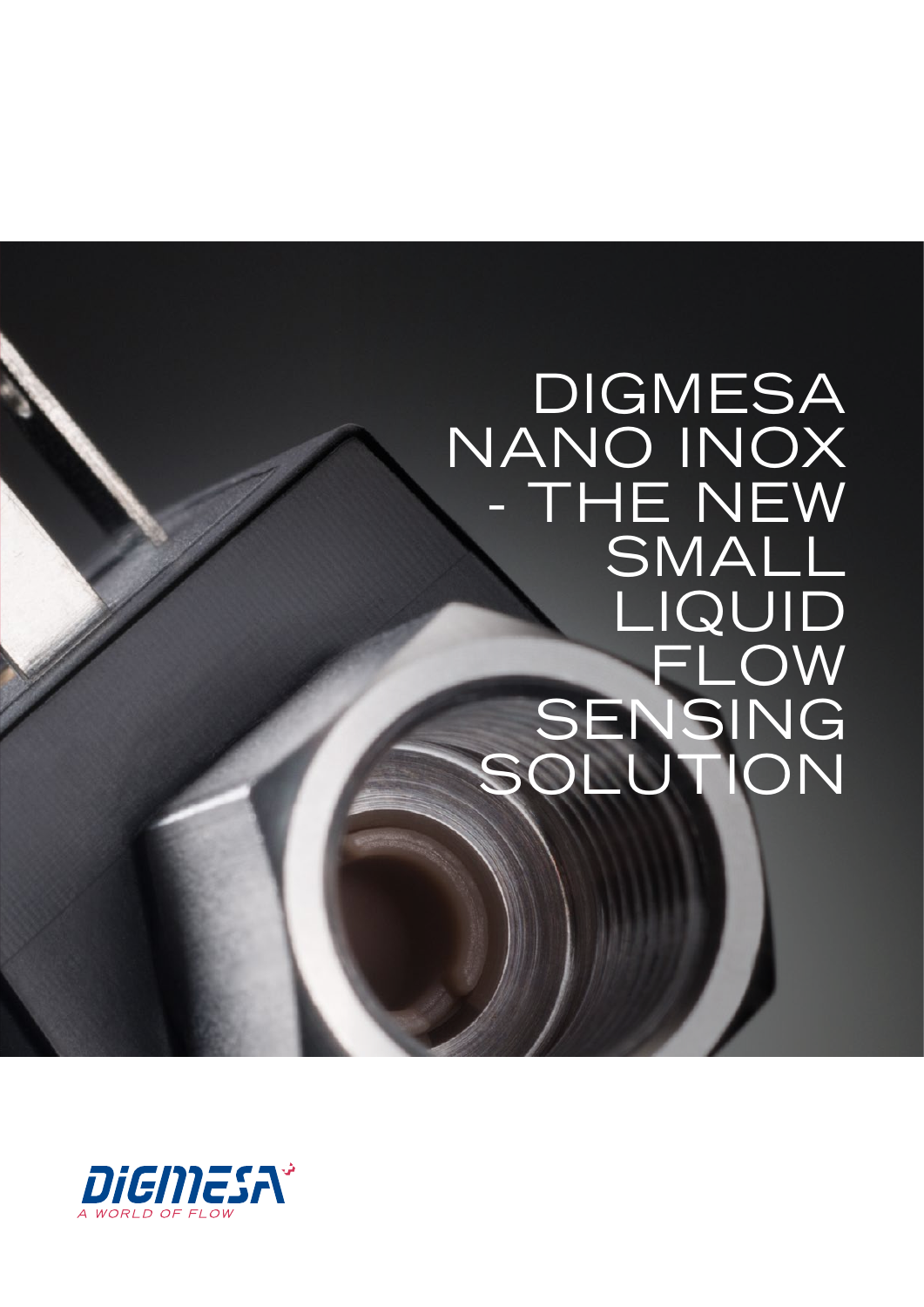## «small is good, nano is **BETTER»**

Stefan Schneider Head of Development

With this innovative reinvention of the well-proven original, DIGMESA is ready for the current and upcoming challenges in the world of professional coffee machines.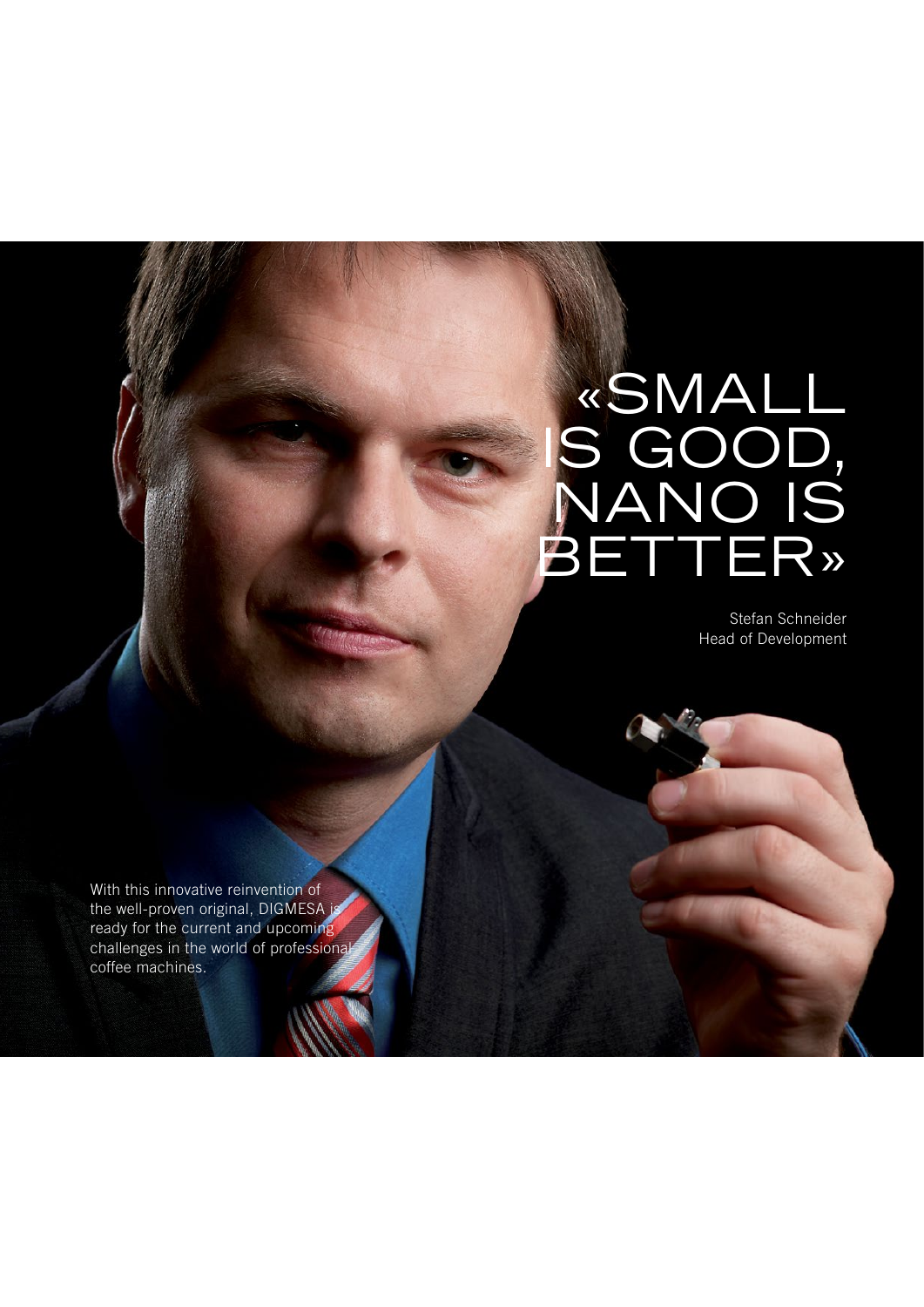## More than 30 years ago, Heinz Plüss, founder of Digmesa, was the first to introduce a flow meter to control the water flow in professional coffee machines.

This product was the FH series flowmeter which built the foundation for a successful international company specialized in flow measurement for liquids, with many products to follow.

| <b>Nozzle</b>                           | <b>Flow Range</b>        | pulses / liter without pulse divider  | pulses / liter with pulse divider  |
|-----------------------------------------|--------------------------|---------------------------------------|------------------------------------|
| $1.0 \text{ mm}$                        | $\sim 0.035 - 0.4$ l/min | $~10-39'900$                          | ~2'494                             |
| $1.2 \text{ mm}$                        | $\sim 0.05 - 0.5$ I/min  | ~100                                  | ~1'944                             |
| $1.4 \text{ mm}$                        | $~0.06 - 0.7$ I/min      | ~23'040                               | ~1'440                             |
| Nozzle                                  | <b>Flow Range</b>        | Frequency range without pulse divider | Frequency range with pulse divider |
| $1.0$ mm                                | $~0.035 - 0.4$ l/min     | $~23 - 270$ Hz                        | $~1.4 - 17$ Hz                     |
| $1.2 \text{ mm}$                        | $~0.05 - 0.5$ l/min      | $~26 - 270$ Hz                        | $~1.6 - 17$ Hz                     |
| $1.4 \text{ mm}$                        | $\sim 0.06 - 0.7$ I/min  | $~23 - 270$ Hz                        | $~1.45 - 17$ Hz                    |
| Accuracy                                |                          |                                       |                                    |
| $+$ / - 2% (of reading)                 |                          |                                       |                                    |
| <b>Pressure and Temperature</b>         |                          |                                       |                                    |
| max. Pressure: 20 bar                   |                          |                                       |                                    |
| max. Temperature: 100° C                |                          |                                       |                                    |
| <b>Electrical Connection</b>            |                          |                                       |                                    |
| Output Signal: open collector NPN pulse |                          |                                       |                                    |
| Power Supply: 2.8 - 20.0 VDC            |                          |                                       |                                    |
| <b>Material</b>                         |                          |                                       |                                    |
| Housing: Inox 1.4401 / AISI 316         |                          |                                       |                                    |
| Nozzle: PEEK                            |                          |                                       |                                    |
| Turbine: PVDF 1M (wetted)               |                          |                                       |                                    |

## Approvals

LFGB (EU 1935/2004, EU 10/2011), CE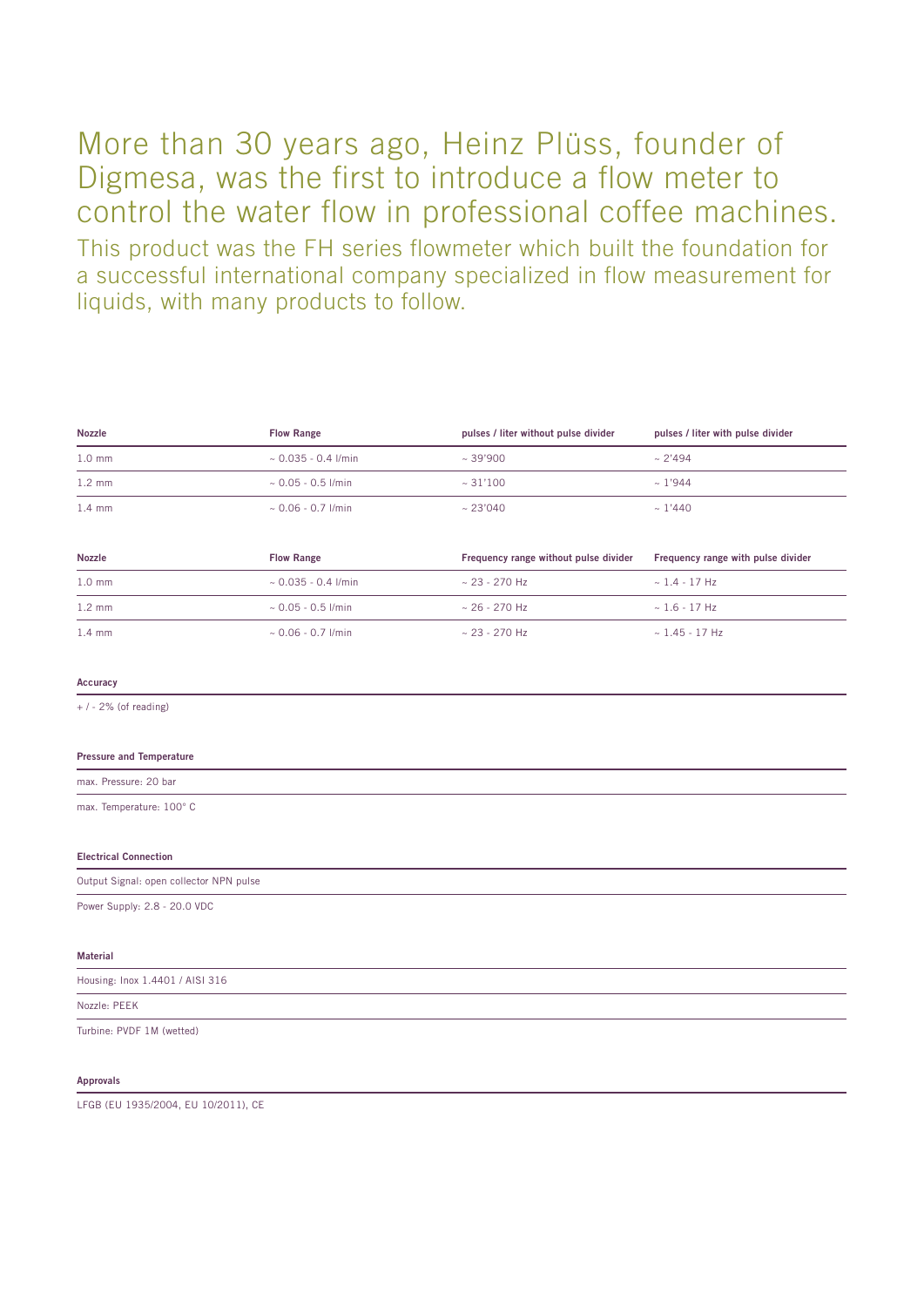Today, Digmesa engineers have taken a new approach to the same problem. They took his original design and evolved it to the next level with the goal in mind to develop a very cost-effective sensor device without sacrificing the quality of the proven FH.

With this core foundation, these engineers developed the new nano. With its solid and yet very compact inox housing and sealed electronics, this device is perfectly tailored to fulfill the highest demands of the professional coffee machine manufacturers.

| <b>Process Connection</b>                                  |            |
|------------------------------------------------------------|------------|
| 2x G 1/8" BSP f/f                                          | <b>STD</b> |
| <b>El. Connection</b>                                      |            |
| 3-pin 2.8 x 0.5 mm (valve connector compatible)            | <b>STD</b> |
|                                                            |            |
| 3.96 mm straight header (MTA - 156)                        |            |
|                                                            |            |
| Cable with Connector (Molex mini Fit, cable length <26 cm) | ٠          |
|                                                            |            |
| Cable with Connector (AMPMODU II, cable length <24 cm)     | $\bullet$  |
|                                                            |            |
| <b>Electrical Options</b>                                  |            |
| Resistor 1.2 kOhm                                          | $\bullet$  |
| Pulse divider 1:16                                         | <b>STD</b> |
| Without pulse divider 1:16                                 | $\bullet$  |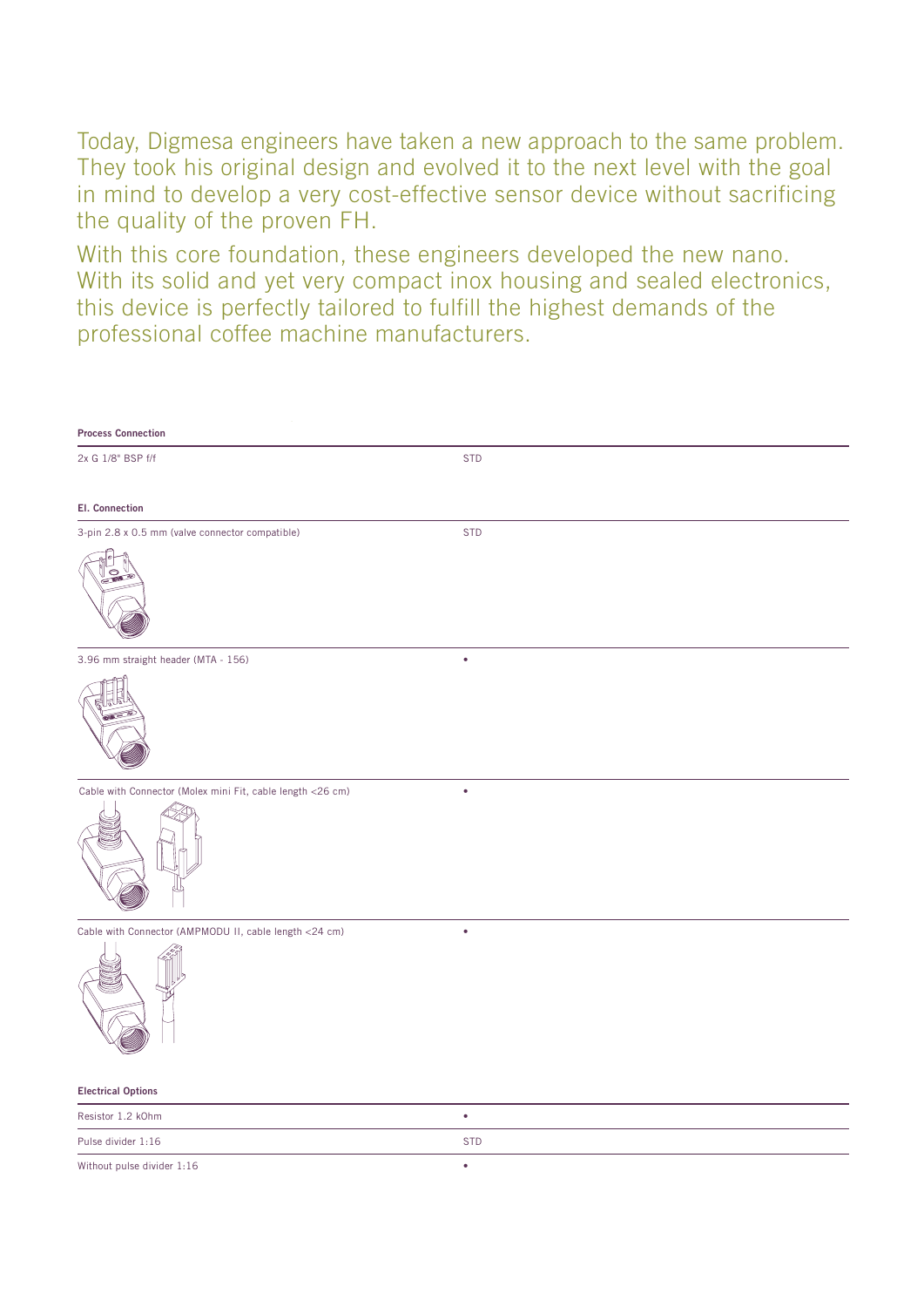- compact and lightweight design
- freely selectable mounting position
- inox 1.4401 / AISI 316
- cost effective
- high accuracy and reliability
- easy and cost-effective shipping and storage
- food approved (LFGB (EU 1935/2004, 10 / 2011)
- Swiss quality precision manufactured